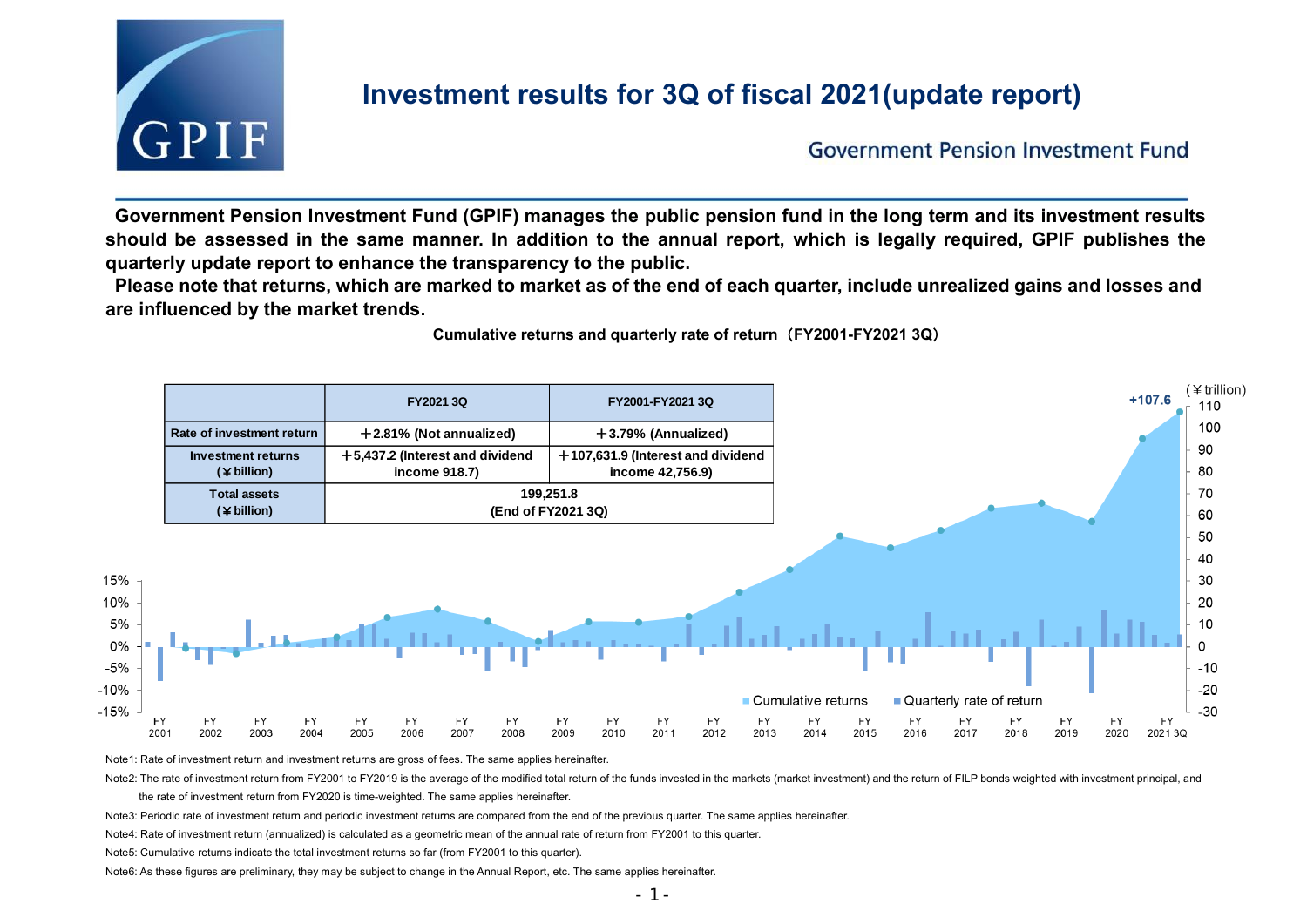### **Cumulative returns since fiscal 2001**



#### **Investment returns and rate of investment return for individual fiscal years**

| $-10,000$                                | .        | $3,040.5$ $1,001.1$ |         |         |               |         |            |            |         |          |         |                                                                              |          |          |            |         |          |         |            |          |                   |                                                                                     |                     |
|------------------------------------------|----------|---------------------|---------|---------|---------------|---------|------------|------------|---------|----------|---------|------------------------------------------------------------------------------|----------|----------|------------|---------|----------|---------|------------|----------|-------------------|-------------------------------------------------------------------------------------|---------------------|
|                                          | FY2001   | FY2002              | FY2003  |         | FY2004 FY2005 | FY2006  |            | FY2007     | FY2008  |          |         |                                                                              |          |          |            |         |          |         |            |          |                   | FY2009 FY2010 FY2011 FY2012 FY2013 FY2014 FY2015 FY2016 FY2017 FY2018 FY2019 FY2020 | FY2021<br>3Q        |
|                                          |          |                     |         |         |               |         |            |            |         |          |         |                                                                              |          |          |            |         |          |         |            |          |                   |                                                                                     |                     |
|                                          |          |                     |         |         |               |         |            |            |         |          |         | Investment returns and rate of investment return for individual fiscal years |          |          |            |         |          |         |            |          |                   |                                                                                     |                     |
|                                          | FY2001   | FY2002              | FY2003  | FY2004  | FY2005        | FY2006  | FY2007     | FY2008     | FY2009  | FY2010   | FY2011  | FY2012                                                                       | FY2013   | FY2014   | FY2015     | FY2016  | FY2017   | FY2018  | FY2019     | FY2020   | FY2021<br>$1Q-3Q$ | FY2006-FY2021<br>3Q                                                                 | FY2001-FY2021<br>3Q |
| <b>Investment returns</b><br>(Y billion) | $-587.4$ | $-2,453.0$          | 4,891.6 | 2,612.7 | 8,961.9       | 3,944.5 | $-5,517.8$ | $-9,348.1$ | 9,185.0 | $-299.9$ | 2,609.2 | 11,222.2                                                                     | 10,220.7 | 15,292.2 | $-5,309.8$ | 7,936.3 | 10,081.0 | 2,379.5 | $-8,283.1$ | 37,798.6 | 12,295.6          | 94,206.1                                                                            | 107,631.9           |
| Investment income<br>(Y billion)         | 537.8    | 651.8               | 831.4   | 1,106.0 | 1,347.9       | 1,640.7 | 2,000.8    | 2,199.4    | 2,193.7 | 2,093.2  | 2,034.1 | 1,973.9                                                                      | 2,141.1  | 2,253.2  | 2,542.4    | 2,533.4 | 2,778.9  | 3,040.9 | 3,240.6    | 3,012.8  | 2,602.9           | 38,282.0                                                                            | 42,756.9            |
| Rate of investment return                | $-1.80%$ | $-5.36%$            | 8.40%   | 3.39%   | 9.88%         | 3.70%   | $-4.59%$   | $-7.57%$   | 7.91%   | $-0.25%$ | 2.32%   | 10.23%                                                                       | 8.64%    | 12.27%   | $-3.81%$   | 5.86%   | 6.90%    | 1.52%   | $-5.20%$   | 25.15%   | 6.59%             | 4.13%                                                                               | 3.79%               |
|                                          |          |                     |         |         |               |         |            |            |         |          |         |                                                                              |          |          |            |         |          |         |            |          |                   |                                                                                     |                     |

Note: The figures above are rounded off, so the sum of each item does not necessarily match the total number.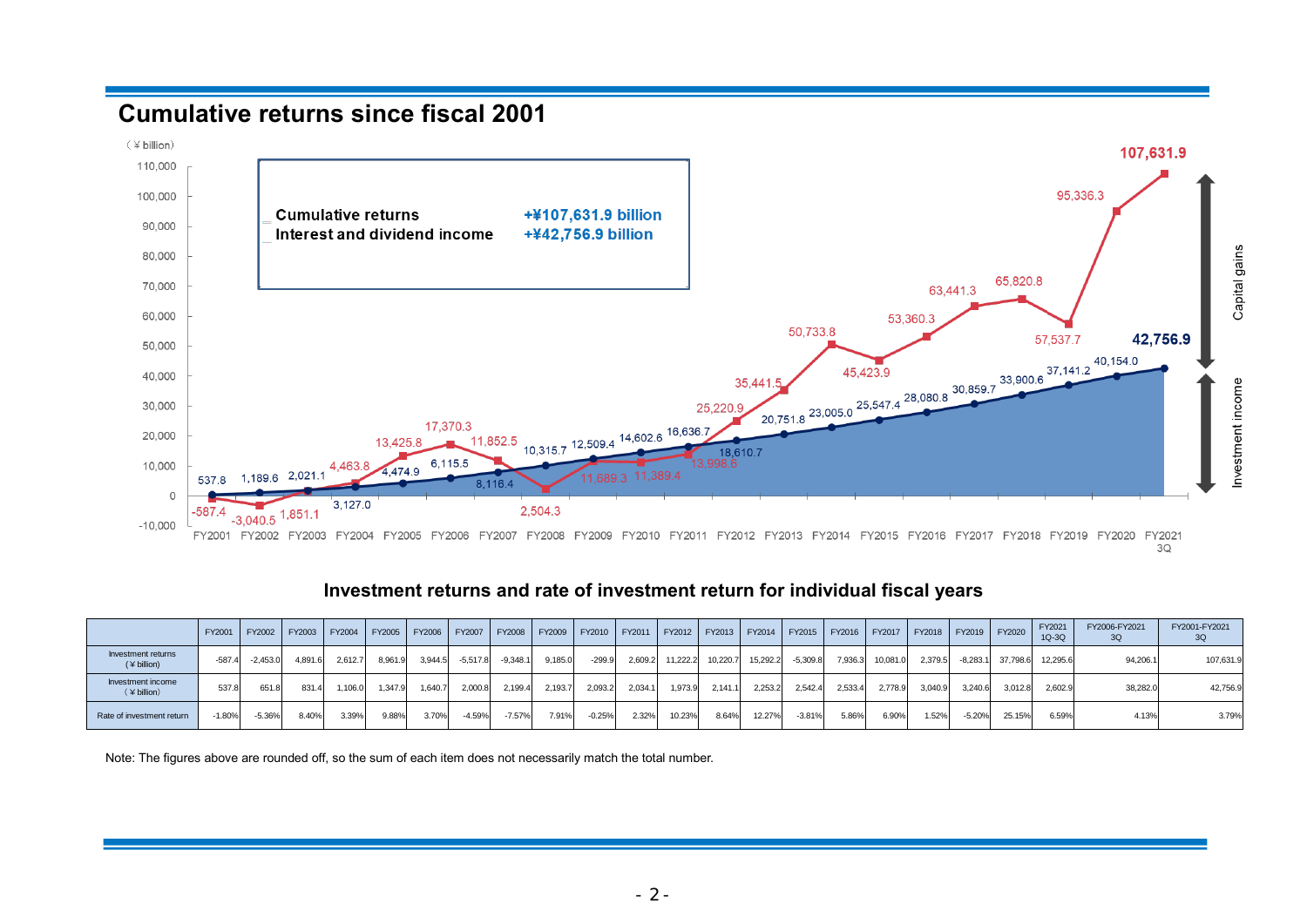### **Investment assets and portfolio allocation**

(**Pension reserves managed by GPIF and the Pension Special Account**)

#### **End of December 2021**

|                   | Market value<br>(¥ billion) | Allocation of<br>Pension Reserve (1) | Allocation of<br>Pension Reserve (2) |                                  |
|-------------------|-----------------------------|--------------------------------------|--------------------------------------|----------------------------------|
| Domestic bonds    | 50,099.5                    | 24.95%                               | 49.40%                               | <b>Foreign equitie</b><br>25.68% |
| Foreign bonds     | 49,116.7                    | 24.46%                               |                                      | ¥51,563.1 billion                |
| Domestic equities | 50,050.3                    | 24.92%                               | 50.60%                               |                                  |
| Foreign equities  | 51,563.1                    | 25.68%                               |                                      |                                  |
| Total             | 200,829.5                   | 100.00%                              | 100.00%                              | <b>Domestic ed</b>               |



Note1: The figures above are rounded off, so the sum of each item does not necessarily match the total number.

Note2: The pension reserves as a whole include reserves managed under the pension special account (about ¥1.6 trillion as of the end of December 2021).

Note3: JPY hedged foreign bonds and yen-denominated short-term assets are classified as Domestic bonds, and foreign currency-denominated short-term assets are classified as Foreign bonds.

Note4: The percentage of the alternative investments: 0.92% (within maximum 5% of total portfolio)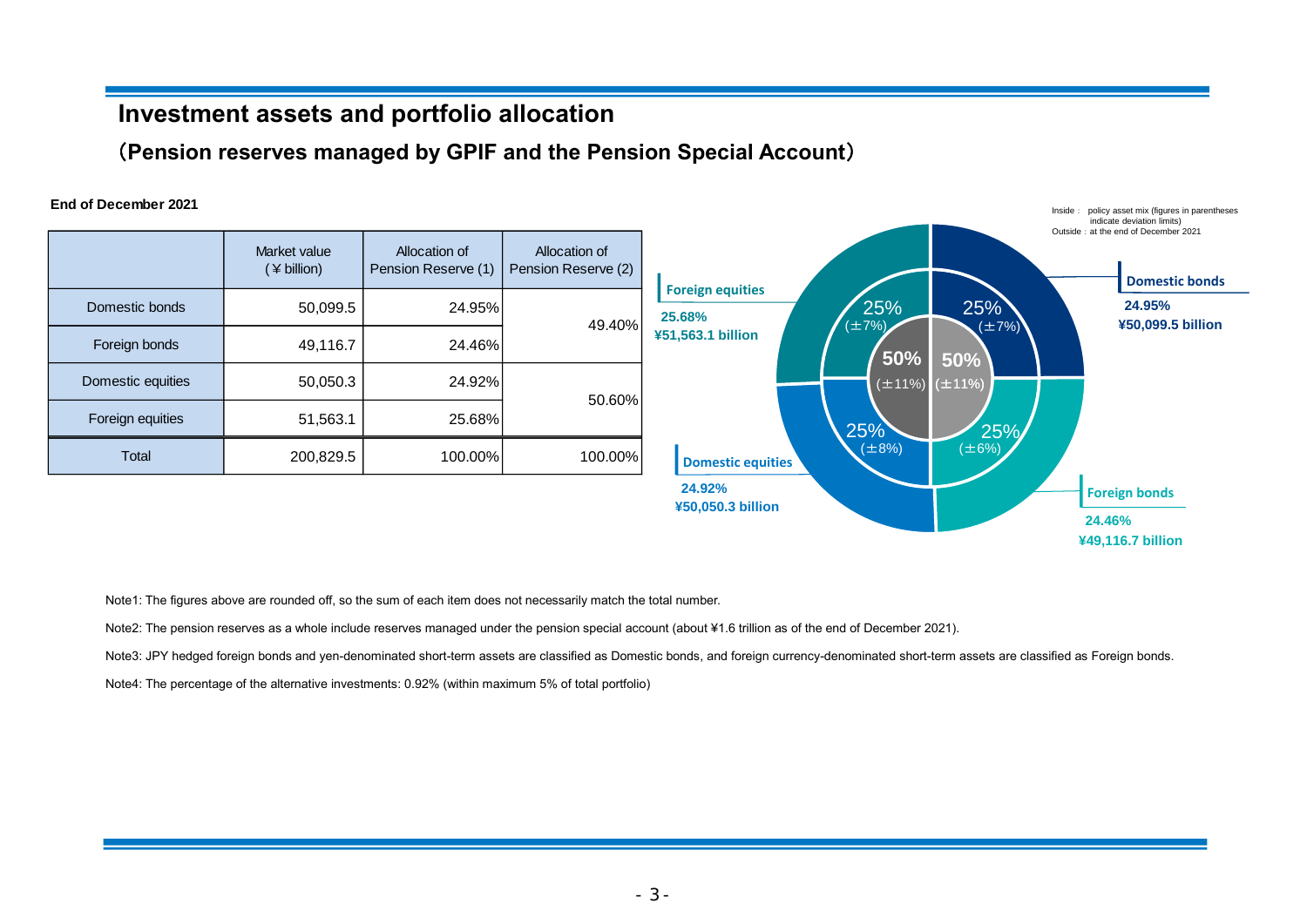# **Investment results for 3Q of fiscal 2021**

|                                |           | 2021      |           |           |    |              |  |  |  |  |
|--------------------------------|-----------|-----------|-----------|-----------|----|--------------|--|--|--|--|
| Fiscal year                    | 2020      | 1Q        | 2Q        | 3Q        | 4Q | <b>Total</b> |  |  |  |  |
| Rate of investment return (%)  | 25.15     | 2.68      | 0.98      | 2.81      |    | 6.59         |  |  |  |  |
| Investment returns (¥ billion) | 37,798.6  | 4,982.0   | 1,876.3   | 5,437.2   |    | 12,295.6     |  |  |  |  |
| Total assets (¥ billion)       | 186,162.4 | 191,619.0 | 194,119.7 | 199,251.8 |    | 199,251.8    |  |  |  |  |

Note: Rate of investment return in FY2020 is annualized and others are period rate.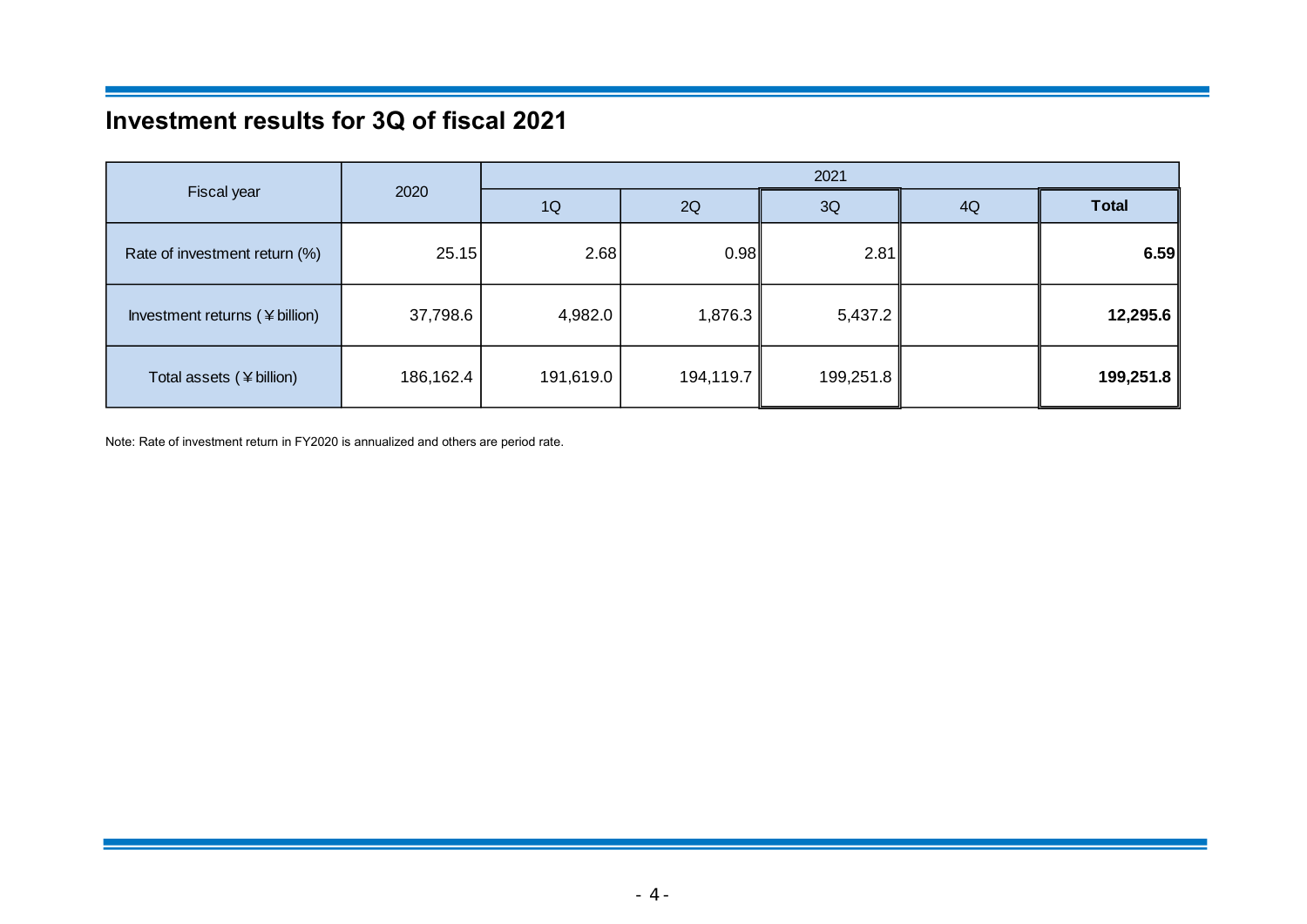### **Rate of investment return / Amount of investment returns**

| Fiscal year |                   |                   | 2021              |                   |                  |    |                   |  |  |  |  |
|-------------|-------------------|-------------------|-------------------|-------------------|------------------|----|-------------------|--|--|--|--|
|             |                   | 2020              | 1Q                | 2Q                | 3Q               | 4Q | <b>Total</b>      |  |  |  |  |
|             |                   | 25.15%            | 2.68%             | 0.98%             | 2.81%            |    | 6.59%             |  |  |  |  |
|             | Total             | ¥37,798.6 billion | ¥4,982.0 billion  | ¥1,876.3 billion  | ¥5,437.2 billion |    | ¥12,295.6 billion |  |  |  |  |
|             | Domestic bonds    | $-0.68%$          | 0.47%             | 0.11%             | $-0.02%$         |    | 0.56%             |  |  |  |  |
|             |                   | -¥239.8 billion   | ¥209.0 billion    | ¥50.1 billion     | $-47.5$ billion  |    | ¥251.5 billion    |  |  |  |  |
|             | Foreign bonds     | 7.06%             | 1.87%             | $-0.85%$          | 2.52%            |    | 3.56%             |  |  |  |  |
|             |                   | ¥2,673.8 billion  | ¥887.3 billion    | $-4409.1$ billion | ¥1,207.2 billion |    | ¥1,685.4 billion  |  |  |  |  |
|             | Domestic equities | 41.55%            | $-0.25%$          | 5.35%             | $-1.62%$         |    | 3.38%             |  |  |  |  |
|             |                   | ¥14,698.9 billion | $-4105.1$ billion | ¥2,591.9 billion  | -¥808.1 billion  |    | ¥1,678.7 billion  |  |  |  |  |
|             |                   | 59.42%            | 8.62%             | $-0.77%$          | 10.54%           |    | 19.14%            |  |  |  |  |
|             | Foreign equities  | ¥20,665.8 billion | ¥3,990.8 billion  | $-4356.5$ billion | ¥5,045.6 billion |    | ¥8,679.8 billion  |  |  |  |  |

Note1: JPY hedged foreign bonds and yen-denominated short-term assets are classified as Domestic bonds, and foreign currency-denominated short-term assets are classified as Foreign bonds.

Note2: The figures above are rounded off, so the sum of each item does not necessarily match the total number.

Note3: Rate of investment return in FY2020 is annualized and others are period rate.